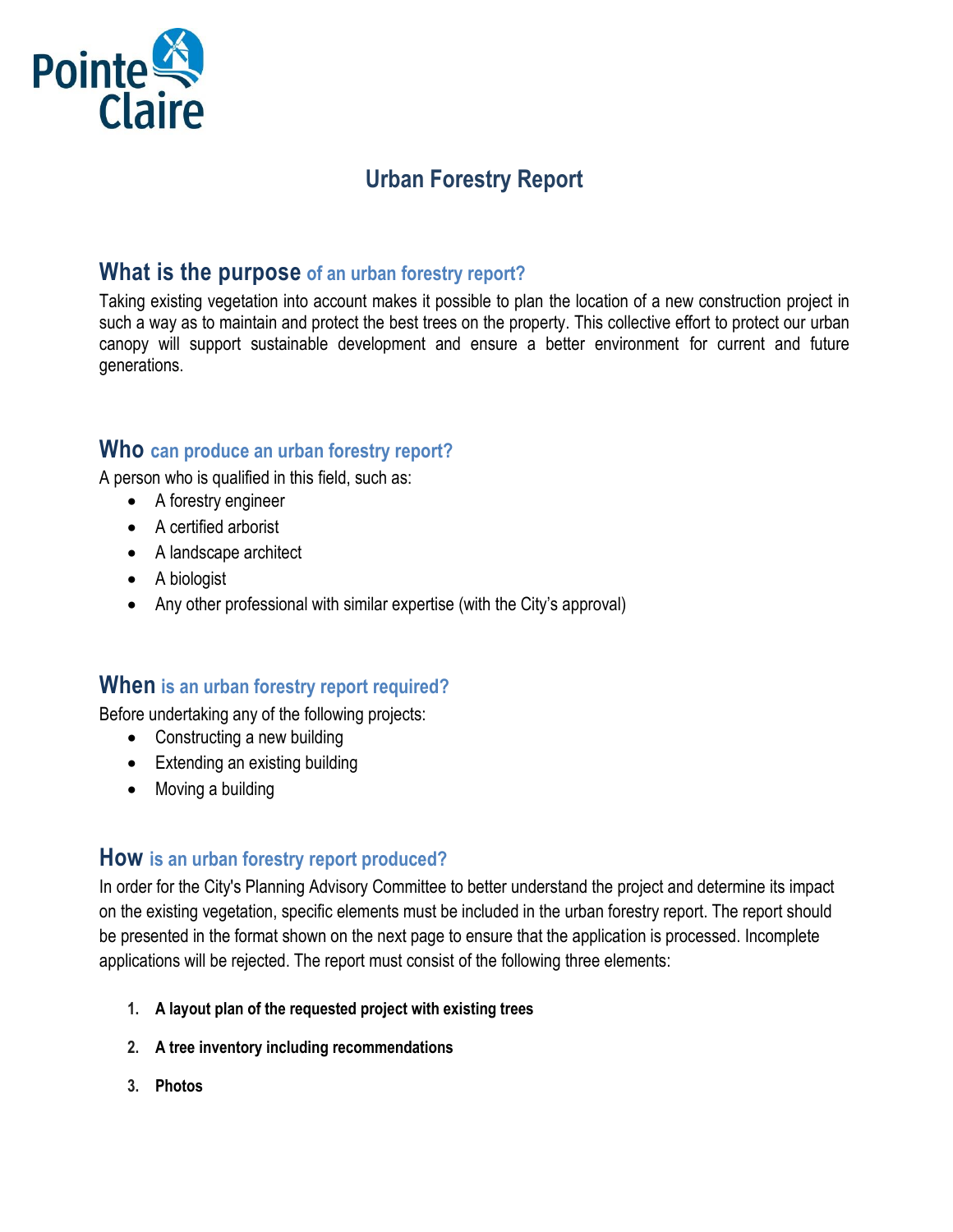#### **1. Layout plan of the requested project with existing trees**

Required elements:

- 1.1. Insert the layout plan of the project (new home, extension, etc.) including all existing trees on the lot (also attach the original file with documents).
- 1.2. Identify the existing trees (numbered 1 through x) with an appropriate symbol to differentiate them properly.
- 1.3. Identify the approximate location of the trees that will replace the felled trees with a different symbol to differentiate them from existing trees.

Example of tree locations with the layout of the requested project



*Example of an urban forestry report with required elements*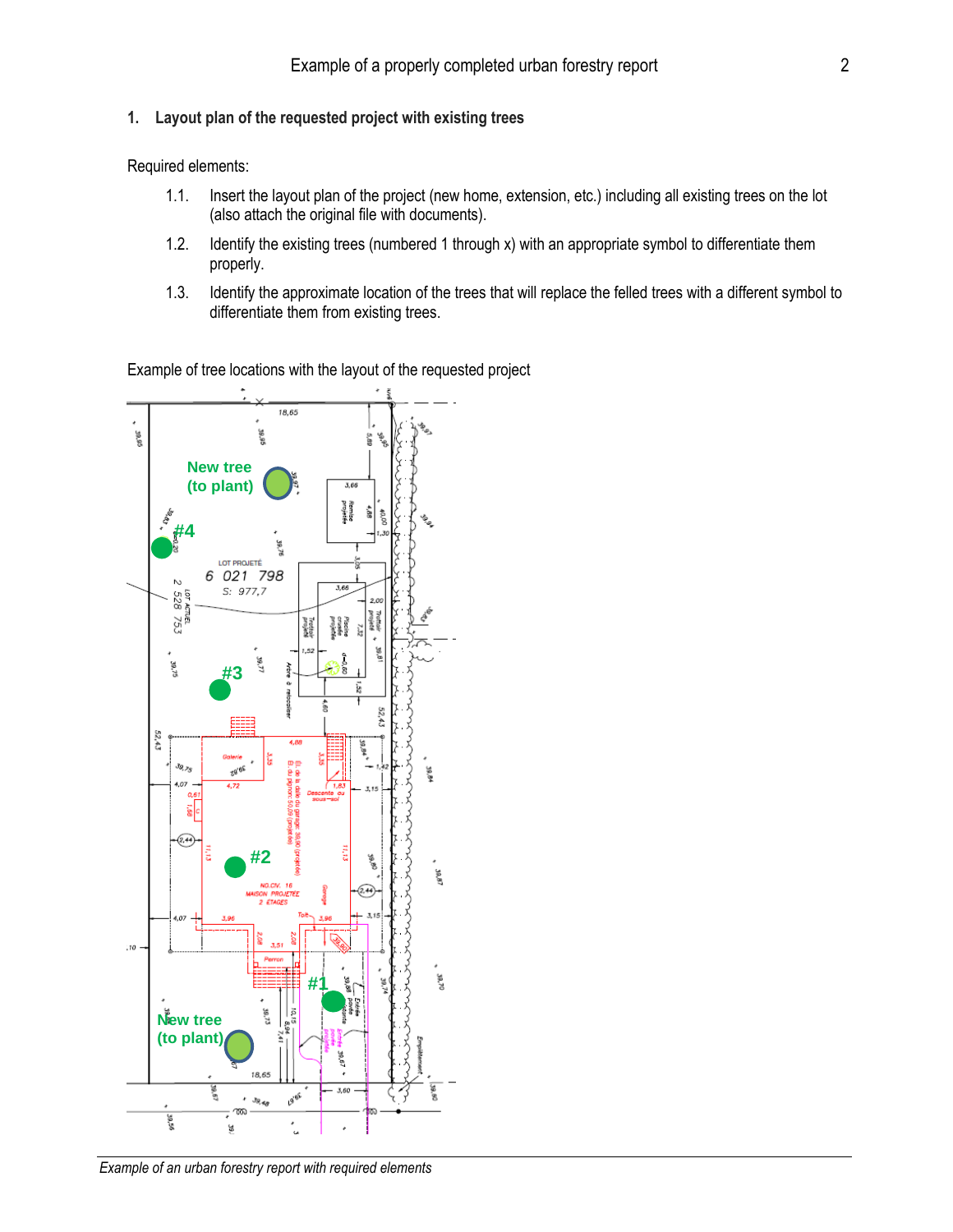#### **2. Table 1: Tree inventory and recommendations**

Required elements (depending on the table):

- 2.1. Write the number of each tree referred to in the plan.
- 2.2. Write the tree species and diameter measured at 1.4 m off the ground (dbh) in centimeters (for all trees 10 cm and taller).
- 2.3. Characterize the trees according to their general condition (structural and physiological) using the following terms: Excellent (exceptional subject), Good, Average, Weak, Dead.
- 2.4. Identify the impact of the project on the trees (distance from the foundation, driveway, etc.)
- 2.5. Write the recommendations: Tree to preserve or fell (including the reason) according to the requested project (in compliance with the by-law).
	- a) For trees to be preserved, determine the preferred method of protection depending on the case using the explanatory document titled *Protection of trees during construction work* (*as per chapter 9 of the Zoning By-law).*
	- *b)* For trees to be felled, indicate whether the tree is to be replaced.
- 2.6. For replacement trees, indicate the tree species of the replacement, if known, and its approximate location (front yard, side yard, backyard)

| No.            | Tree species and dbh <sup>1</sup> | <b>Properties</b> | General<br>condition | Impact and recommendations                                                                                                                                                                                                             |
|----------------|-----------------------------------|-------------------|----------------------|----------------------------------------------------------------------------------------------------------------------------------------------------------------------------------------------------------------------------------------|
| 1              | Silver maple, 40 cm               | Private tree      | Good condition       | Impact of project: Tree is located on the planned driveway<br>$\blacksquare$<br><b>Recommendations: Felling and replacement</b><br>п<br>Tree replacement: Sugar maple in front yard<br>п                                               |
| $\overline{2}$ | Spruce, 20 cm                     | Private tree      | Weak condition       | Impact of project: Tree is on the planned location of the<br>٠<br>house.<br><b>Recommendations: Felling and replacement</b><br>п<br>Tree replacement: Linden tree in backyard<br>п                                                     |
| 3              | Spruce, 34 cm                     | Private tree      | Good condition       | Impact of project: Tree is located 5 m from the foundation<br>п<br>Recommendations: Preserve and protect tree<br>п<br>Protective measure, if required: Install a protective fence<br>п<br>2 m from the trunk while work is in progress |
| 4              | Red oak, 40 cm                    | Private tree      | Good condition       | Impact of project: No impact<br>$\blacksquare$<br><b>Recommendations:</b> Preserve and protect tree<br>п<br>Protective measure, if required: None required                                                                             |

Example of a tree inventory table

<sup>1</sup> dbh: Diameter at breast height (1.4 m)